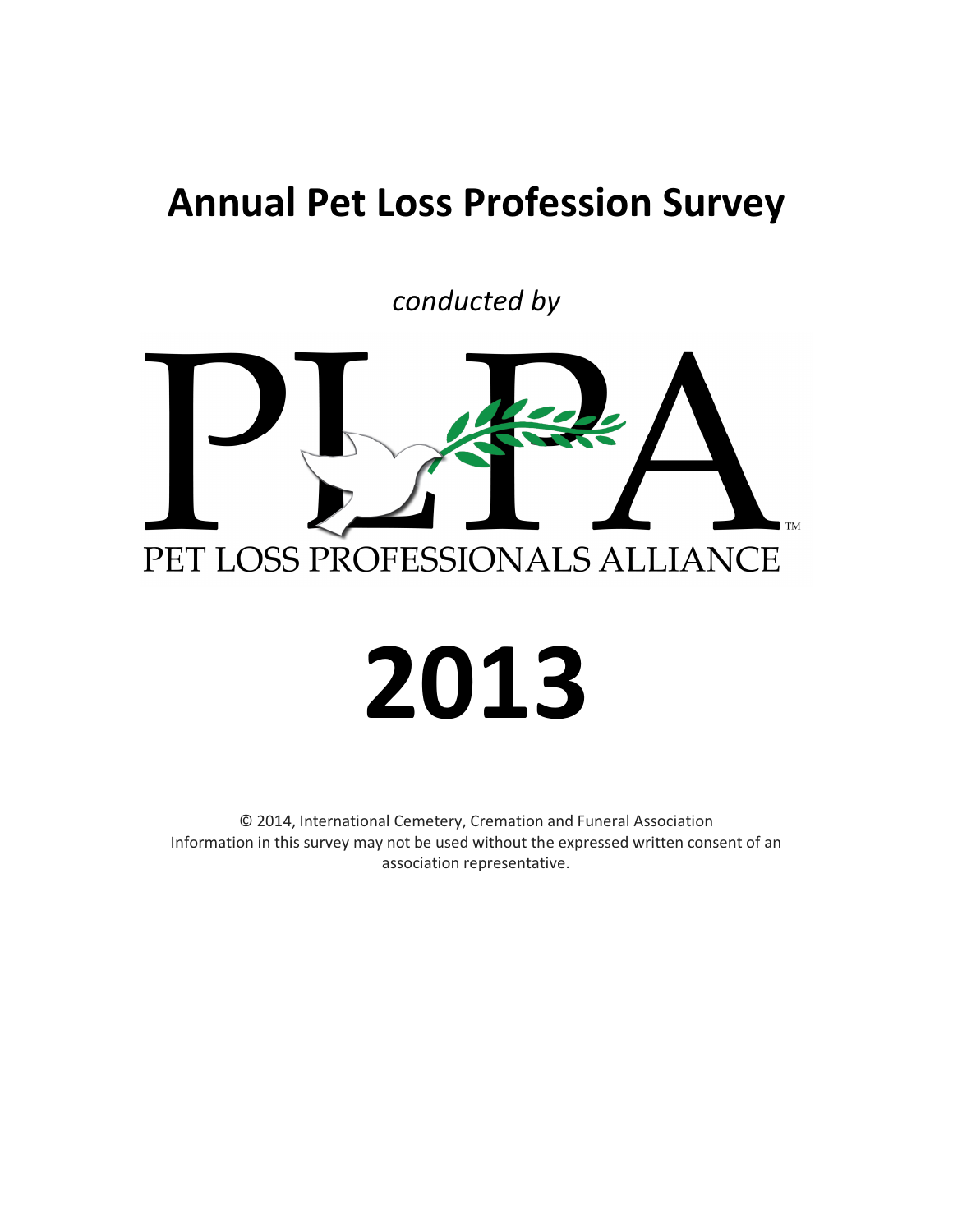### RESPONSE

Number of respondents: 69

820,132 pets were clients of the 69 respondents.

# WORLDWIDE **Buried**  $\blacksquare$  Cremated

Of these 820,132 pets, 1,843 (or 0.2%) were buried

• 7 respondents (or 11%) answered 0 or did not respond

Of these 820,132 pets, 799,683 (or 99%) were cremated

- Of those cremated:
	- o 119,169 (or 14%) were partitioned cremations
	- o 628,963 (or 77%) were group cremations
	- o 77,554 (or 9%) were private cremations

### UNITED STATES

Respondents from the United States reported:

- 183,378 pets/clients
- 1,843 pets were buried (1%)
- 182,932 pets were cremated (99%)
	- o 12,927 (or 7%) were partitioned cremations
	- o 114,451 (or 63%) were group cremations
	- o 55,554 (or 30%) were private cremations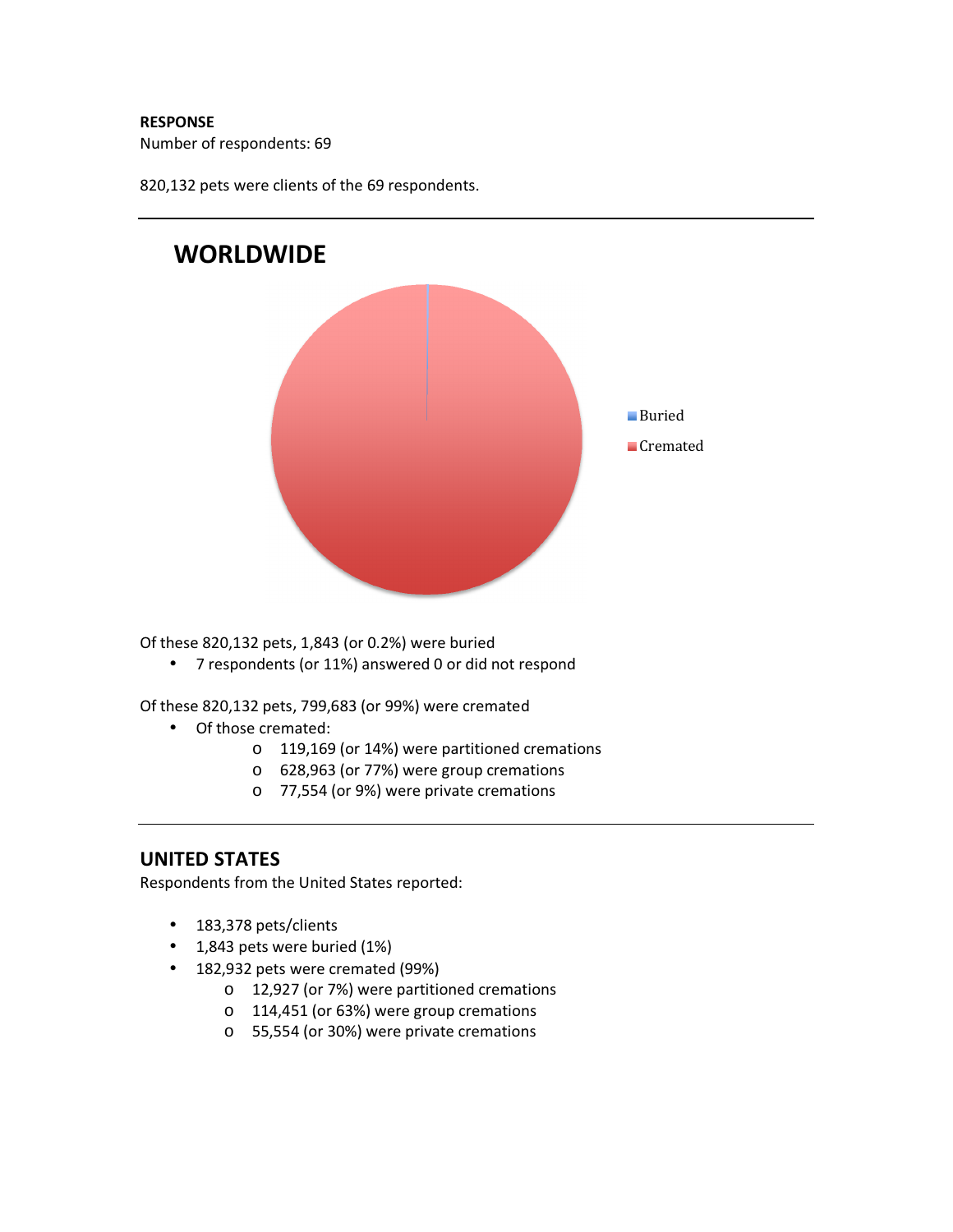Based on the above results, we estimate that the U.S. nationwide figures for 2013 to be:

- $\bullet$  1,467,024 pets/clients
- $\bullet$  14,774 pets were buried (or 1%)
- 1,463,456 pets were cremated (or 99%)
	- o 103,412 (or 7%) were partitioned cremations
	- o 915,608 (or 63%) were group cremations
	- o 444,432 (or 30%) were private cremations

### **REVENUE, STAFF & BUSINESS TYPES**

Of the 69 respondents, 43 provided their 2013 revenue.

- Total revenue for these 43 companies is \$36,999,969
- The average revenue is \$860,464
- The lowest amount of revenue is \$500
- The highest amount of revenue is \$25,000,000

The total number of staff employed by respondents is 481 (each part-time employee is valued at  $0.5$ ).

- $\bullet$  The average number of staff is 7
- The least number of staff is 1
- The highest number of staff is 207



### What type of property is your business? (Check all that apply)

- 23% of companies operate a cemetery
- 35% of companies operate an on-site crematory
- 55% of companies operate a funeral home/memorial center
- 3% of companies operate a hospice  $\bullet$

47% of companies operate more than one type of business